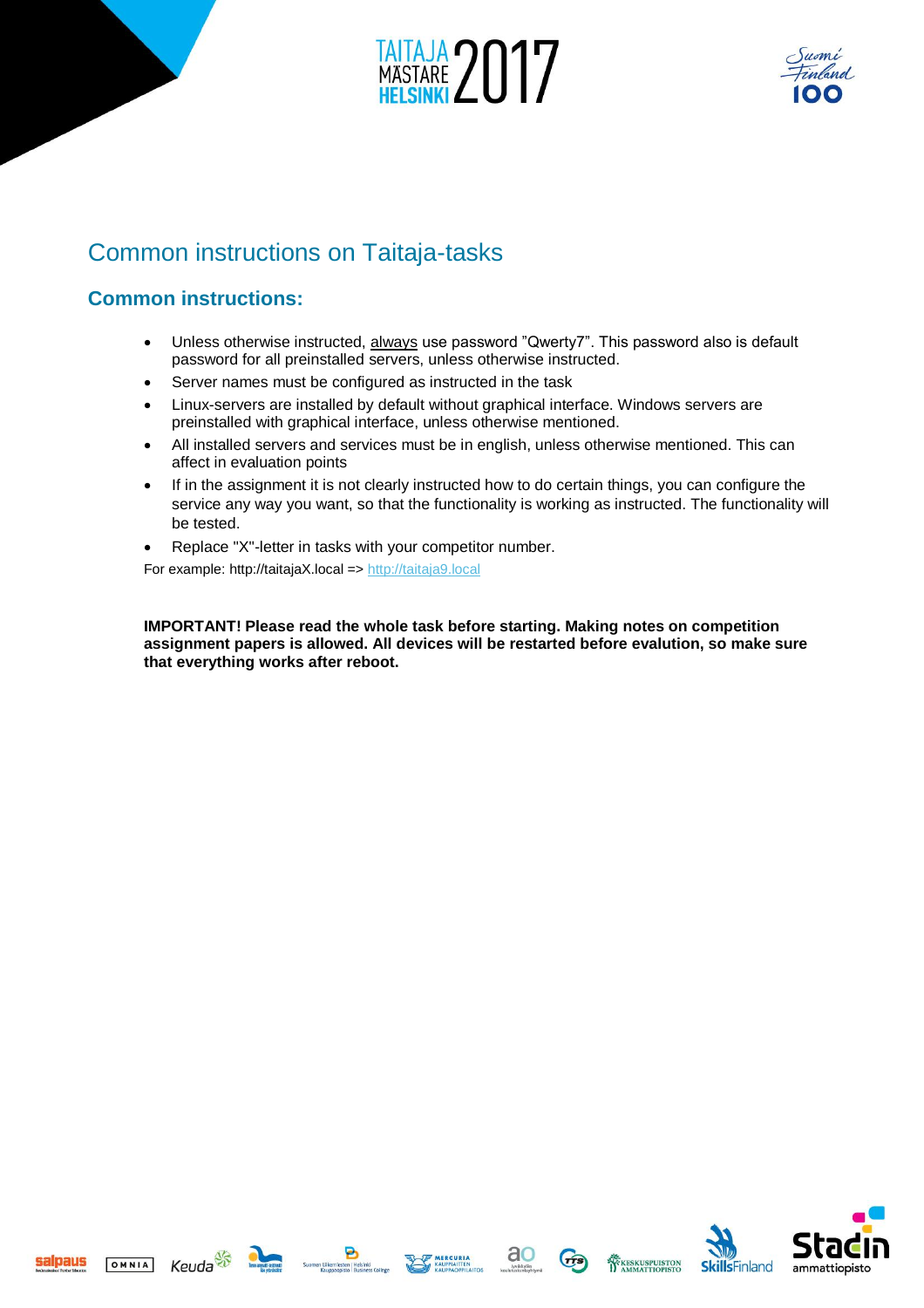



Saarenit Ltd has been using years the old Windows Server 2008-server to run all of the business ITservices. For some reason lately all the websites has stopped to work and are redirecting to wrong websites. The IT Manager believes that the server was hacked.

After the incident the CEO Henri Meriheinä has decided to invest in IT-resources so all the systems can be upgraded and protected from outside attacks.

Saarenit Ltd has hired you as System Specialist to execute there upgrades and to make sure the services are working securely. You must complete migration and also a few other tasks which are listed in the "Changes to the systems".

Read assigment carefully and think in which order you should do the job. The CEO wants that you document all the changes that you make, so it is more easy to see what has been done. Documentation also works as the reason for payment. If task has not been documented, it won't be paid.

Organization Manager Elisa Elovaara wants that you secure the network and separate Organization units in their own networks.

If you feel that you cannot proceed with the task, which is needed for continue working, you can purchase the solutionss from Stadi Ltd (this means loss of points)

### **Windows**

### **DC2008**

#### Installed roles on server

- 1. Active Directory
- 4. File Server
- 2. DNS 5. IIS (Intranet & company www-pages)
	- 3. DHCP

List a few possible reasons why the server DC2008 was hacked:

................................................................................................................................................................ ................................................................................................................................................................ ................................................................................................................................................................

After completing the migration, remove DC2008 from the domain and shut it down

### **DC2017**

OMNIA

Server has been preinstalled for you. You now need to prepare and execute migration from DC2008-server to this server.

After completing the migration, the Domain Functional Level must to be Server 2012R2.











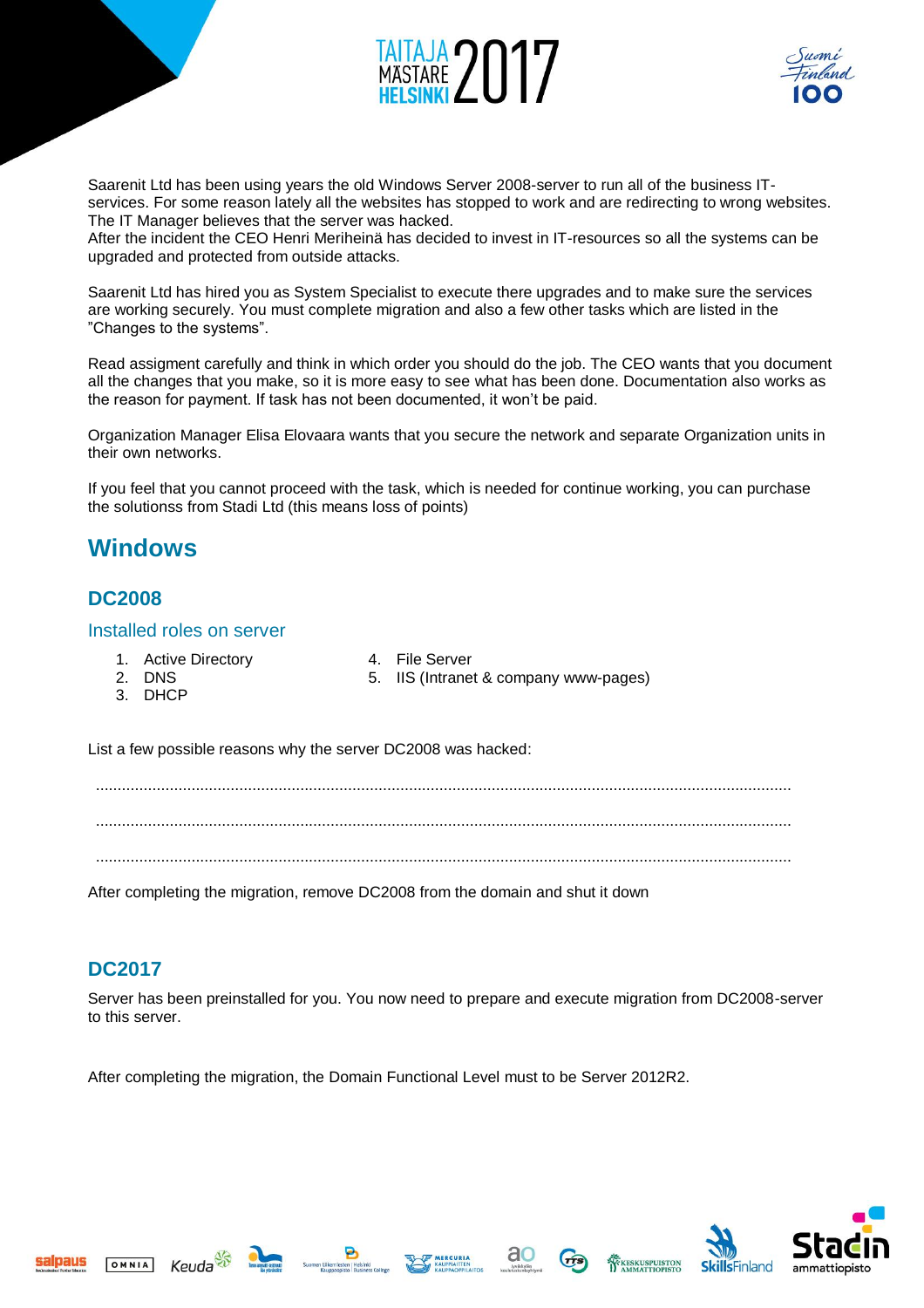



#### Changes to the systems

- 1. Mikko Rauttola from coding-department has complained that he has not been able to login with his short login username "raumi", even thought that fact that the short username works on other users. Make sure that Mikko can login in the future with his short login name too.
- 2. Mikko Rauttola has also complained that he is unable to login after 15:00 (3pm), even through he should be able to login anytime.
- 3. For some reason all other users have been able to read each others shared home directory. Change server settings so only the owner of the homefolder and System have access to those folders.
- 4. IT Manager wants that in the new DC2012 server the data is saved on an external 40Gb dynamically expanding virtual disk.
- 5. The CEO wants full permission on his own computer and Group Policy (GPO) must not affect on his computer.
- 6. Password policies
	- o Minimum 6-digits password
	- o Minimum limit for changing password is 2 days
	- $\circ$  Successful & unsuccesful logins must be registered in the logs of the server
- 7. Make sure that pages [www.saarenit.com](http://www.saarenit.com/) and [intra.saarenit.local](http://intra.saarenit.local/) are working and that **SSL** has been enabled
- 8. IT Manager wants .htm-website, where he can see unsuccessful logins on domain computers. He has heard that it is possible to create this with PowerShell.
- 9. IT Manager wants .htm-website, where he can see domain users whose passwords never expire. He has heard that it is possible to create this with PowerShell.

### **Windows 8.1 laptop**

This laptop is a demo workstation for the domain

- Join this workstation on domain saarenit.local
- Configure workstation name as W10Laptop
- Configure username "KilpailijaX" (X=your competitor number) and user password Taituri2017

### **Windows 10 laptop**

This is the laptop of IT-department which is meant for testing and managing virtual machines. In this machine there also has been installed Cisco Packet Tracer 6.3, in case you need to simulate networks.

OMNIA









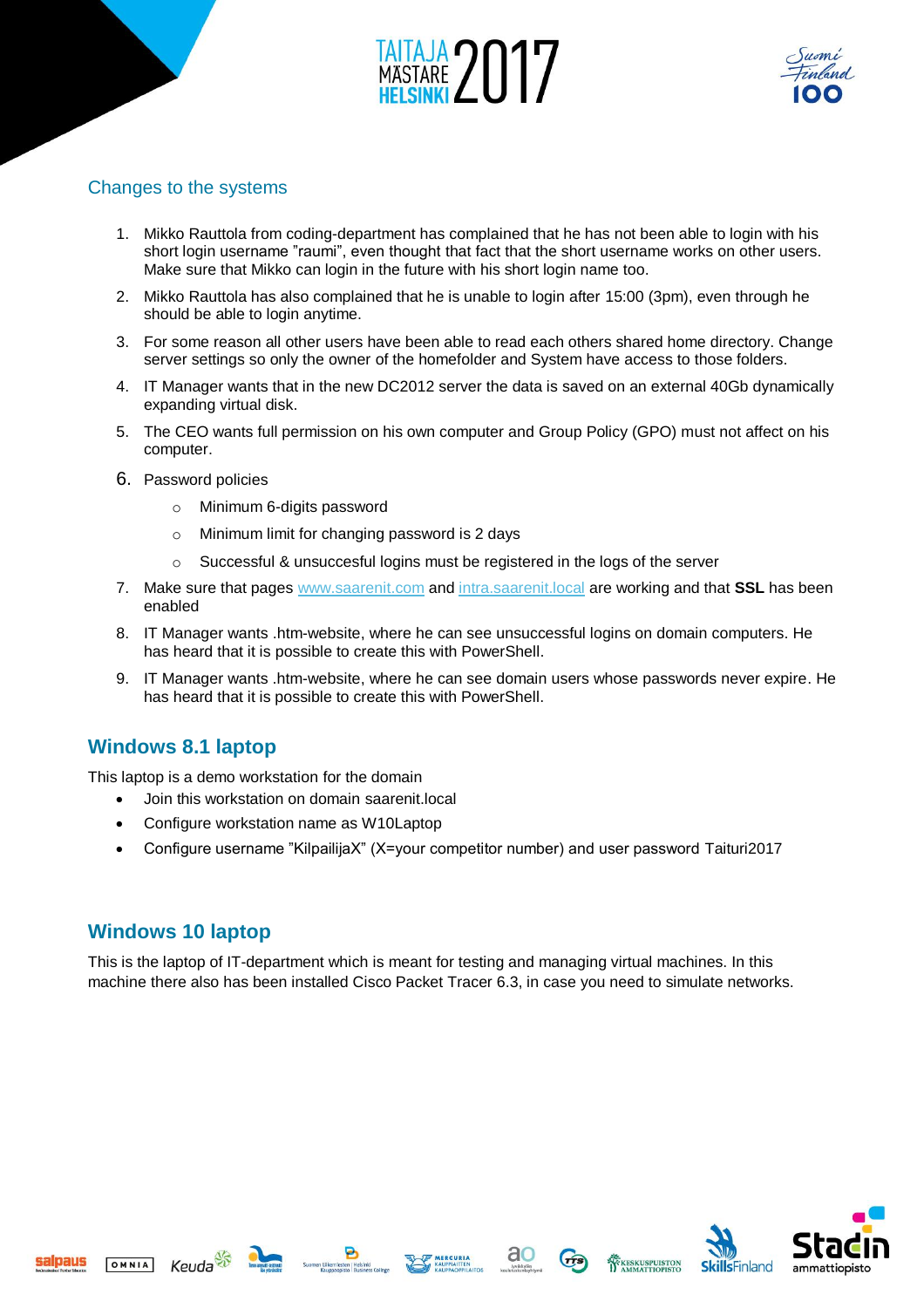



### **Users and Organization units**

| <b>Name</b>            | <b>Title</b>                            | <b>Organization</b><br>unit | <b>Password</b> |
|------------------------|-----------------------------------------|-----------------------------|-----------------|
| <b>Henri Meriheinä</b> | Toimitusjohtaja<br>(CEO)                | Johto                       |                 |
| Juha Sainio            | Talousjohtaja<br>(CFO)                  | Johto                       |                 |
| <b>Mari Lindholm</b>   | Henkilöstöjohtaja<br>(HR Director)      | Johto                       |                 |
| Elisa Elovaara         | Tietohallintojohtaja<br>(CIO)           | Tuki                        |                 |
| <b>Mikko Gunell</b>    | Mikrotukihenkilö<br>(PC support person) | Tuki                        |                 |
| Tuula Kankaanpää       | Mikrotukihenkilö<br>(PC support person) | Tuki                        |                 |
| <b>Hanna Sainio</b>    | Devausjohtaja<br>(CDO)                  | <b>Koodaus</b>              |                 |
| <b>Anni Sandell</b>    | Devaaja<br>(developer)                  | <b>Koodaus</b>              |                 |
| <b>Mikko Rauttola</b>  | Koodaaja<br>(coder)                     | <b>Koodaus</b>              |                 |









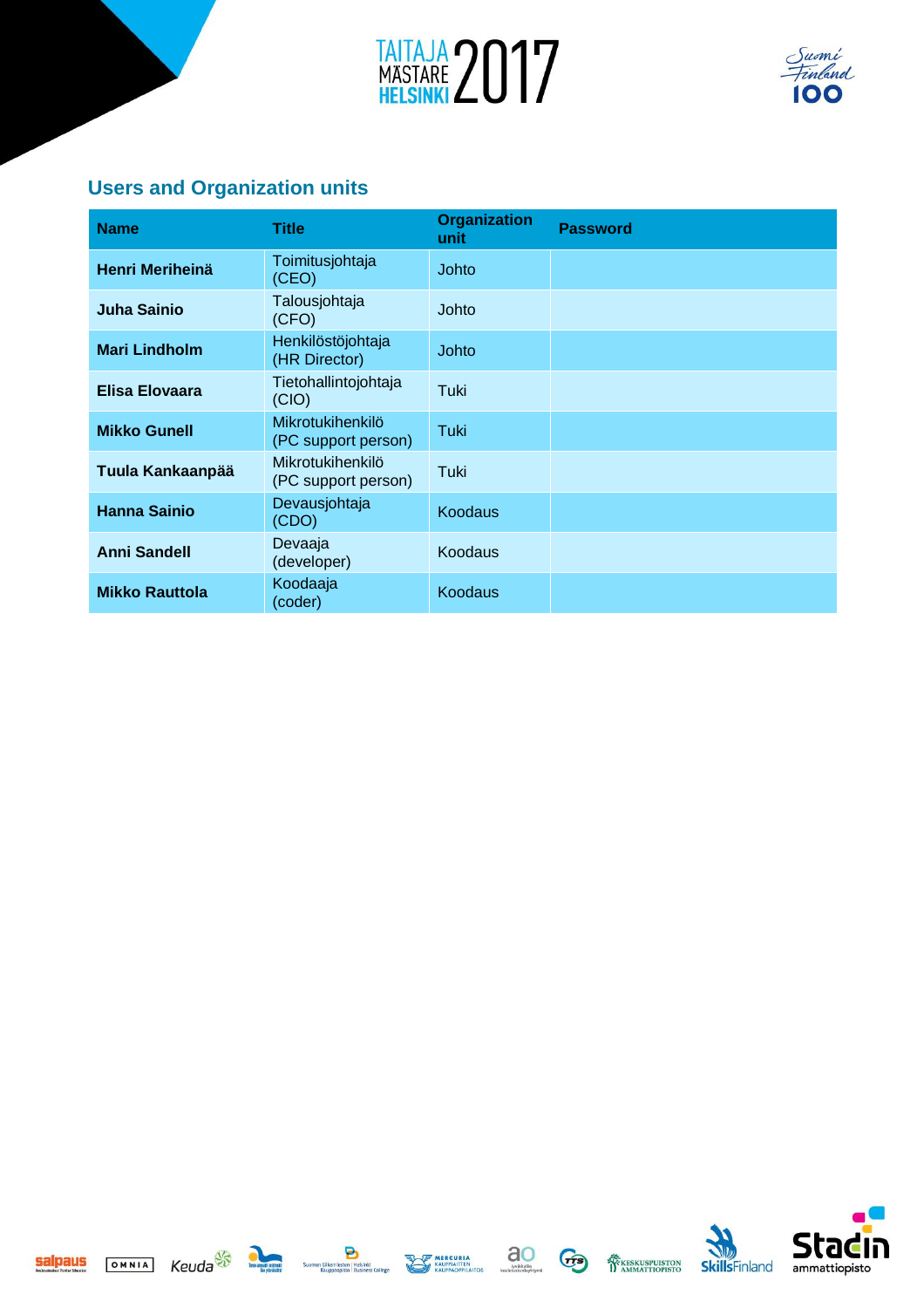



## **Network**

There are no documentation from the network functionality. Your job is to reconfigure network to work securely as explained in the task.

Separate users to these networks

| <b>VLAN ID</b> | Name                                    | Mikrotik ports   | Switch ports  |
|----------------|-----------------------------------------|------------------|---------------|
| 10             | Työasemaverkko<br>(workstation network) | ETH <sub>3</sub> | Fa $0/1 - 20$ |
| 20             | Palvelinverkko<br>(server network)      | ETH <sub>4</sub> |               |
| 30             | <b>WLAN</b>                             | <b>WLAN</b>      |               |
| <b>TRUNK</b>   |                                         | ETH <sub>5</sub> | Ga $0/1 - 2$  |

You have LAN 10.0.0.0/23 in your use. Split the network so that the first /24 network is assigned to server network, the second /25-network to workstationes and the last /25 to WLAN.

### Router

- Rename router as TR-X
- Configure all VLAN:s to the router. The first IP-address of the networks must be the default gateway in all networks. The routing between networks must be blocked.
- Configure NAT between ISP-network (ETH1) and internal networks. IP-settings you will have from the ISP.
- Configure DHCP-service so that Windows server DHCP-service is assigning IP:s to workstation- & WLAN-networks. Windows servers are in the servers-network.
- Allow access to administration only from server network (MAC/IP).
- Configure wireless network:
	- o SSID: TaitajaX, WPA2-PSK:
	- o Configure wireless network so that it has access to correct networks on LAN. Wireless LAN must be on channel 11, on bandwidth 20Mhz and sending (transmit) rate limited to 10mW
- Configure PPTP-VPN-service on Mikrotik. Create VPN user vpn and password Qwerty7. Configure VPN so it has access to server-network.

#### **Switch**

salpaus

- Rename switch TS-X
- Configure second IP address from server-network.
- Configure encrypted Enable-password.
- Configure encrypted Telnet-remote control on 0-4.
- Configure VLAN:s on switch and name them.







KESKUSPUISTON

sra

ammattiopisto

**SkillsFinland**